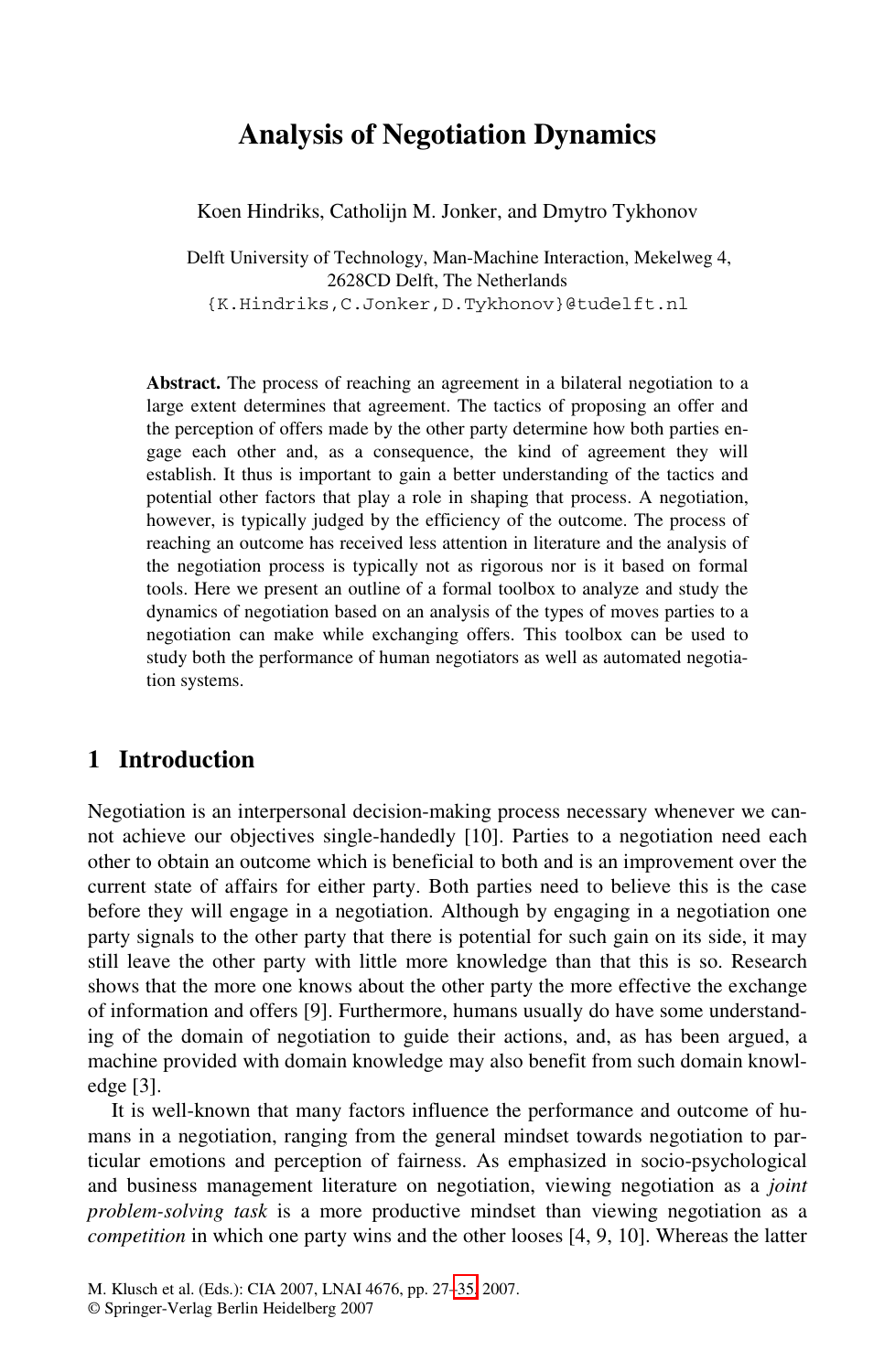mindset typically induces hard-bargaining tactics and rules out disclosure of relevant information to an opponent, the former leads to joint exploration of possible agreements and induces both parties to team up and search for trade-offs to find a win-win outcome. Different mindsets lead to different negotiation strategies. A similar distinction between hard- and soft-bargaining tactics has also been discussed in the automated negotiation system literature where the distinction has been referred to as either a *boulware* or a *conceder* tactics [2].

Emotions and perception of fairness may also determine the outcome of a negotiation. People may have strong feelings about the "rightness" of a proposed agreement. Such feelings may not always be productive to reach a jointly beneficial and efficient agreement. It has been suggested in the literature to take such emotions into account but at the same time to try to control them during negotiation and rationally assess the benefits of any proposals on the table [4, 10].

Apart from the factors mentioned above that influence the dynamics of negotiation, many other psychological biases have been identified in the literature that influence the outcome of a negotiation, including among others partisan perceptions, overconfidence, endowment effects, and reactive devaluation [8, 10].

In order to gain a better understanding of the negotiation dynamics and the factors that influence the negotiation process it is crucial to not only mathematically evaluate the efficiency of negotiation outcomes but also to look at the pattern of offer exchanges, what Raiffa [8] calls the *negotiation dance*. In the remainder we present part of a formal toolbox to analyze patterns in offer exchanges and present some initial findings in the literature.

## **2 Towards a Formal Toolbox for Negotiation Dynamics Analysis**

The insights of which factors influence the negotiation process as well as outcome as described in the previous section were gained by means of experiments performed e.g. by psychologists, and social scientists. More recently, the development of automated negotiation software has provided a basis to experiment and collect data about the negotiation process through human-computer interaction [1, 7]. Here we introduce part of a toolbox that allows formal analysis of the negotiation dynamics in experiments with humans as well as with machines.

Our interest is in analyzing, classifying and in precisely characterizing aspects of the negotiation dynamics that influence the final agreement of a negotiation. The main interest thus is in proposing concepts and metrics that relate these factors to specific aspects of the negotiation dynamics and to thus also gain a better understanding of the final outcome of a negotiation.

The key concept in the analysis toolbox that we propose is that of various categories or classes of negotiation actions, including in particular the offers made by each party. A proposed offer can be classified based on the utility it provides to the proposing party ("Self") as well as to the other party ("Other"). The possible classifications are visualized in Figure 1.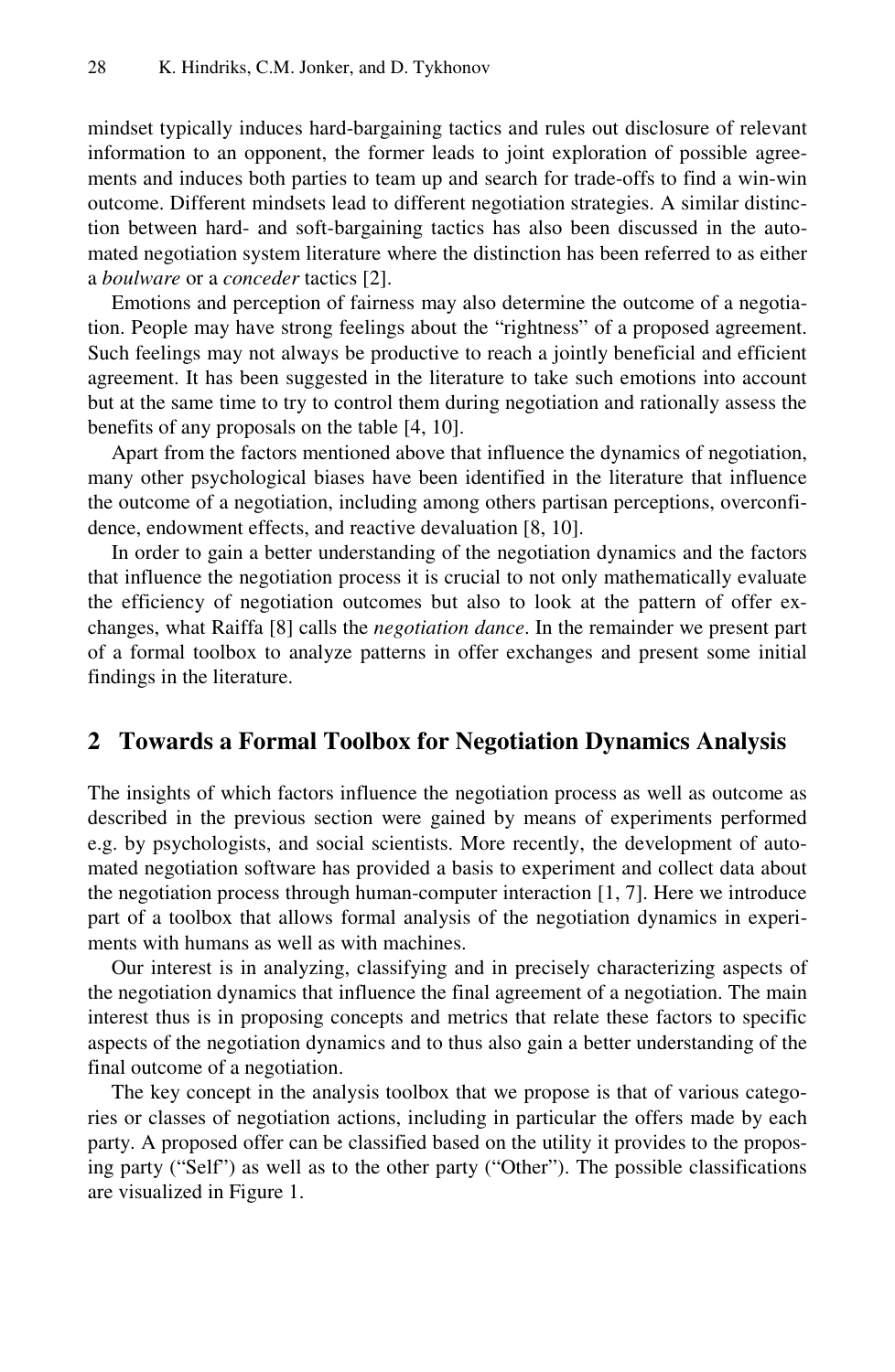

**Fig. 1.** Visualization of step classes in common outcome space

We distinguish six negotiation step classes, which are formally defined below. Before formally defining the concepts below, some additional notation is introduced.  $U<sub>S</sub>(b)$  denotes the utility of "Self" with respect to bid *b*. Similarly,  $U<sub>O</sub>(b)$  denotes the utility of "Other" with respect to *b*. We use  $\Delta_a(b, b') = U_a(b')$ - $U_a(b), a \in \{S, O\}$ , to denote the utility difference of two bids *b* and *b'* in the utility space of agent *a*. We also write  $\Delta_a(s)$  to denote  $\Delta_a(b, b')$  for a step  $s = b \rightarrow b'$ . Here we present a precise definition of the classes of negotiation steps proposed in [1] extended as discussed above. These step categories define the core of the step-wise analysis method [5].

#### **Definition of Step Classes:**

Let  $s = b_S \rightarrow b'_S$  be a step in the bidding by Self (the definition for Other is completely symmetric). Then the negotiation step s taken by Self is classified as a:

- *Fortunate Step*, denoted by (S+, O+), iff: *∆S(s)*>0, and *∆O(s)*>0.
- *Selfish Step*, denoted by  $(S+, O<sub>5</sub>)$ , iff: *∆S(s)>0*, and *∆O(s)*≤0.
- *Concession Step*, denoted by (S-, O≥), iff: *∆S(s)*<0, and *∆O(s)*≥0.
- *Unfortunate Step*, denoted by  $(S_6, O_7)$ , iff: *∆S(s)*≤0, and *∆O(s)*<0.
- *Nice Step*, denoted by  $(S=, O+),$  iff: *∆S(s)*=0, and *∆O(s)*>0.
- *Silent Step*, denoted by  $(S=, O=)$ , iff: *∆S(s)*=0, and *∆O(s)*=0.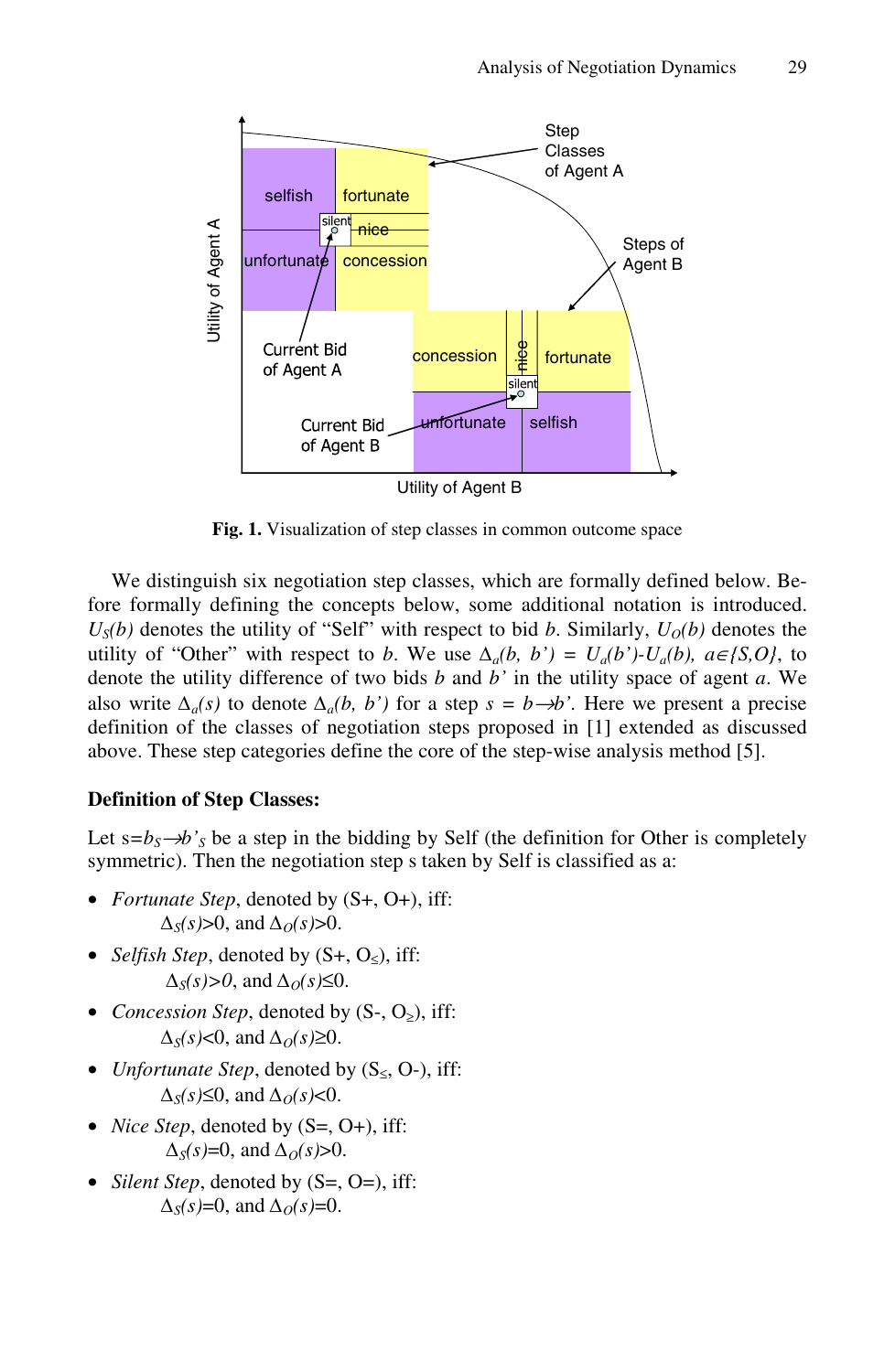Observe that the proposed classification is exhaustive, and all step classes are disjoint. These step classes can be used to define additional concepts to analyze the negotiation dance in a particular negotiation. For illustrative purposes, we present just a few additional concepts. For a more extensive overview we refer the reader to [5].

A trace *t* is a series of negotiation steps as defined above, i.e., transitions  $b \rightarrow b'$ with *b*, *b*' offers. For a given trace the percentage of steps in a particular step class is defined as usual.

#### **Definition. % per Class**

The percentage  $\mathcal{R}_c(t)$  of class *c* steps in a trace *t* is defined by:  $\mathcal{R}_c(t) = #t_c$  / #*t*.

Negotiation strategies can be designed with specific aims in mind that should be observable as patterns in the negotiation dance. For example, the success of a strategy that is supposed to learn its opponent's preferences can be verified by checking whether the frequency and/or size of unfortunate steps over a negotiation trace decreases. Such patterns can be seen as a measure of *adaptability of a party to its opponent*. Another useful measure of the *sensitivity to the opponent's preferences* can be defined by comparing the percentage of *fortunate, nice and concession steps* that increase the opponent's utility to the percentage of *selfish, unfortunate and silent steps* that decrease it. Intuitively, an agent that only performs steps that increase its opponent's utility can be said to be (very) sensitive to the needs of its opponent.

#### **Definition. Sensitivity to Opponent Preferences**

The measure for sensitivity of agent *a* to its opponent's preferences is defined for a given trace *t* by:

$$
sensitivity_a(t) = \frac{\%_{Fortimate}(t_a) + \%_{Nice}(t_a) + \%_{Concession}(t_a)}{\%_{Selfish}(t_a) + \%_{Unformation}(t_a) + \%_{Silen}(t_a)}
$$

In case no selfish, unfortunate or silent steps are made we stipulate that *sensitiv* $ity(a,t) = \infty$ . If *sensitivity<sub>a</sub>*(*t*)<*l*, then an agent is more or less insensitive to opponent preferences; if *sensitivity<sub>a</sub>* $(t)$ >1, then an agent is more or less sensitive to the opponent's preferences, with complete sensitivity for *sensitivity(a,t)*=∞. Typically, this sensitivity measure varies with different domains and different opponents and averages over more than one trace need to be computed. Note that the notion of sensitivity is *asymmetric*: one agent may be sensitive to the other's preferences, but not viceversa.

## **3 Experimental Results**

In this section, we present some experimental findings to illustrate the usefulness of our analysis toolbox.

Bosse and Jonker [1] performed two experiments with human subjects. The negotiation dances produced were analyzed with the step analysis method, although silent steps and nice steps were not considered as special cases of the concession step.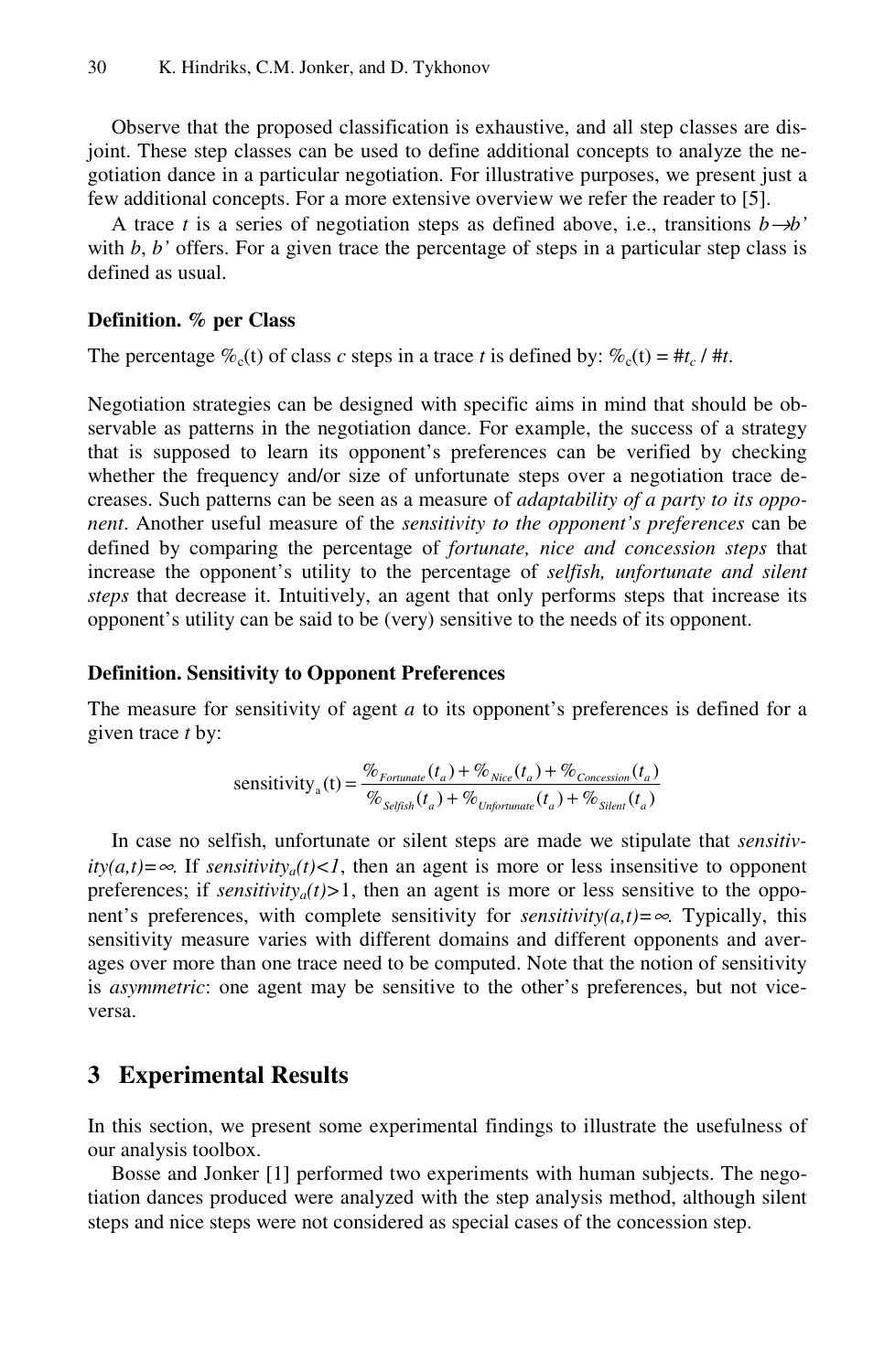In the first experiment eighteen subjects participated and consisted of AI students in The Netherlands (12 males and 6 females). Their age varied between 19 and 27 years. The participants had to negotiate against each other (refered to as HH negotiations) and were motivated by the challenge to obtain the highest utility. Furthermore, they were challenged to outperform the computer in the corresponding Computer-Computer negotiation process (CC) they were also allowed to perform. The computer agent used the ABMP negotiation strategy, see [6]. In the HH process, one person is assigned the role of the buyer, and the other one is assigned the role of the seller. In the CC process, a computer buyer negotiates with a computer seller, both using the profile of the corresponding human negotiator. By keeping the negotiation profile stable over the two processes, it is guaranteed that the utility spaces remains the same, and that the resulting traces are thus comparable.

In the second experiment 76 subjects (43 males and 33 females) participated. The experiment took place during an introductory course for family members of AI students. Most of the participants (about 75%) were parents of the students, their age varying between 45 and 55 years. The other 25% were brothers and sisters of the students, their age varying between 17 and 24 years. Almost all of the participants did not have any background in AI. Education and occupation were a fair representation of the general population in The Netherlands.

The participants formed 38 teams of two persons, and each team was assigned to a computer. Each team was told that they could negotiate as a team against the computer. This deviation was necessary for that occasion, due to a lack of available computers. Each group participated in two negotiation processes: a Human-Computer (HC) process and a CC process. In the HC process, all teams played the buyer role, and use their own personal profile. Computer roles used the ABMP strategy of [6]. In the CC process, a computer buyer uses the profile of the human team. By keeping the negotiation profile stable over the two processes, it is guaranteed that the utility spaces remain the same, and that the resulting traces are thus comparable.

One trend observed in both experiments, is that the Nash distance and the EPP distance (both measures for fairness of the negotiation) were significantly shorter in the CC traces than in the HH traces, see Table 1, and Table 3 shows that they were shorter in the CC traces than in the HC traces. Furthermore, these distances seem to be shorter in the HH traces than in the HC traces. Thus, the CC negotiations turned out to have the "fairest" outcome, followed by the HH traces. The outcomes of the HC traces were the least balanced. This can be seen in the first two cells in Table 3, where the mean (human) buyer utility  $(0.89)$  was much higher than the mean (computer) seller utility (0.72). This is an important finding, because when the same negotiation spaces are explored by two computer negotiators, the buyer utility hardly drops (0.87), whilst the seller utility increases significantly (0.83).

|           | Buver<br>Utility | Seller<br>Utility | Pareto<br>Distance | Nash<br>Distance | EPP<br>Distance | Number<br>of rounds |
|-----------|------------------|-------------------|--------------------|------------------|-----------------|---------------------|
| HH traces | 0.87             | 0.80              | 0.05               | 0.22             | 0.16            | 7.00                |
| CC traces | 0.88             | 0.89              | 0.03               | 0.12             | 0.06            | 8.00                |
| t-value   | 0.376            | 2.807             | $-0.786$           | $-3.988$         | $-3.463$        | 1.540               |
| p-value   | 0.717            | 0.023             | 0.455              | 0.004            | 0.009           | 0.146               |

**Table 1.** Performance in Experiment 1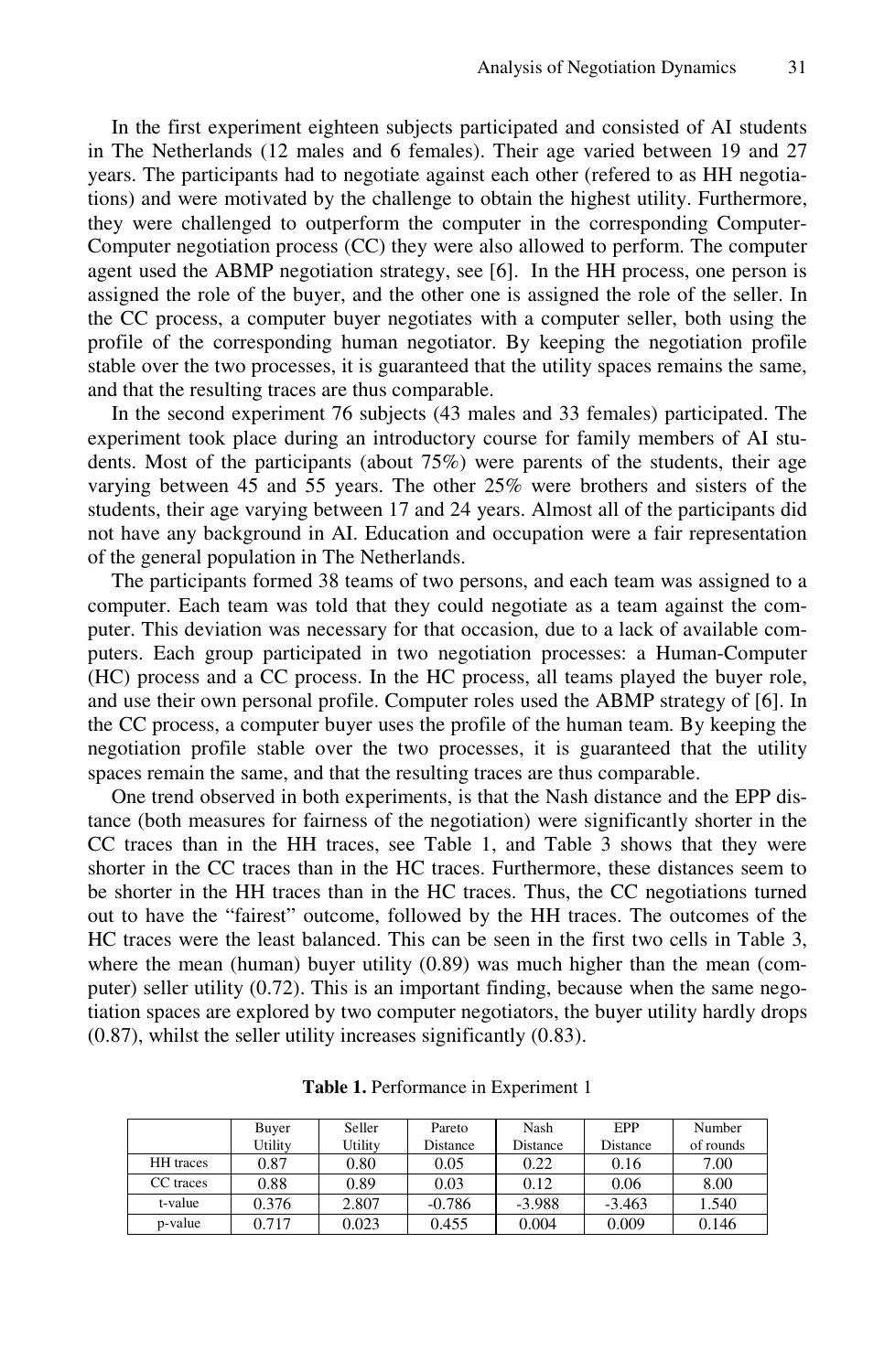|               | Fortunate<br>$(S + O +)$ | Concession<br>$(S - O + )$ | Selfish<br>$(S + O-)$ | Unfortunate<br>$(S - O-)$ |
|---------------|--------------------------|----------------------------|-----------------------|---------------------------|
| HH.<br>buyer  | $(6.52\%)$               | 36<br>$(78.26\%)$          | $(4.35\%)$            | (10.87%)                  |
| HH.<br>seller | $(11.36\%)$              | 32<br>(72.73%)             | $(9.09\%)$            | $(6.82\%)$                |
| CC.<br>buyer  | $(0\%)$                  | 58<br>(89.23%)             | (0, % )               | $(10.77\%)$               |
| CC.<br>seller | $(0,  \% )$              | 48<br>$(82.76\%)$          | (0, % )               | 10<br>$(17.24\% )$        |

#### **Table 2.** Steps made in Experiment 1

**Table 3.** Performance in Experiment 2

|           | Buyer    | Seller  | Pareto   | Nash     | EPP      | Number of |
|-----------|----------|---------|----------|----------|----------|-----------|
|           | Utility  | Utility | Distance | Distance | Distance | rounds    |
| HС        |          |         |          |          |          |           |
| traces    | 0.89     | 0.72    | 0.05     | 0.30     | 0.23     | 8.84      |
| CC traces | 0.87     | 0.83    | 0.06     | 0.17     | 0.10     | 8.91      |
| t-value   | $-1.729$ | 3.684   | 0.309    | $-5.161$ | $-6.228$ | 0.066     |
| p-value   | 0.092    | 0.001   | 0.759    | 0.000    | 0.000    | 0.948     |

**Table 4.** Steps made in Experiment 2

|            | Fortunate   | Concession   | Selfish    | Unfortunate |
|------------|-------------|--------------|------------|-------------|
|            | $(S + O +)$ | $(S - O + )$ | $(S + O-)$ | $(S - O-)$  |
| HC, buyer  | 23          | 232          | 17         | 30          |
|            | $(7.62\%)$  | $(76.82\%)$  | $(5.63\%)$ | $(9.93\%)$  |
| HC, seller |             | 251          |            |             |
|            | $(0.68\%)$  | (85.37%)     | (0, %)     | $(13.95\%)$ |
| CC, buyer  |             | 287          |            |             |
|            | (0, % )     | $(94.41\% )$ | (0, %)     | $(5.59\% )$ |
| CC, seller |             | 267          |            | 28          |
|            | $(0,  \%)$  | $(90.51\%)$  | (0, %)     | $(9.49\% )$ |

Apparently the ABMP strategy used by the computer seller is not robust to being exploited by a human buyer. This observation is supported by the data in Tables 2 and 4. In both situations, the computers made more unfortunate steps than the humans. In addition, the computer sellers made more unfortunate steps than the computer buyers.

A last important finding concerns the diverse bidding behaviour by humans. As shown in Table 2, human negotiators sometimes make steps that improve the utility for both parties. Of course, doing this has the risk of making selfish steps. In its current state, the ABMP agent hardly makes these kinds of steps. Nevertheless, in some cases the unpredictable human behavior actually resulted in better results.

The extended step-wise analysis technique has been applied to a number of negotiation strategies for software agents [5]. A tournament with the strategies was set up and run. The following strategies have been studied: The ABMP strategy [6], a concession oriented strategy, which computes bids to offer next without taking domain or opponent knowledge into account, the Trade-off strategy is based on similarity criteria [3], and exploits domain knowledge to stay close to the Pareto Frontier. The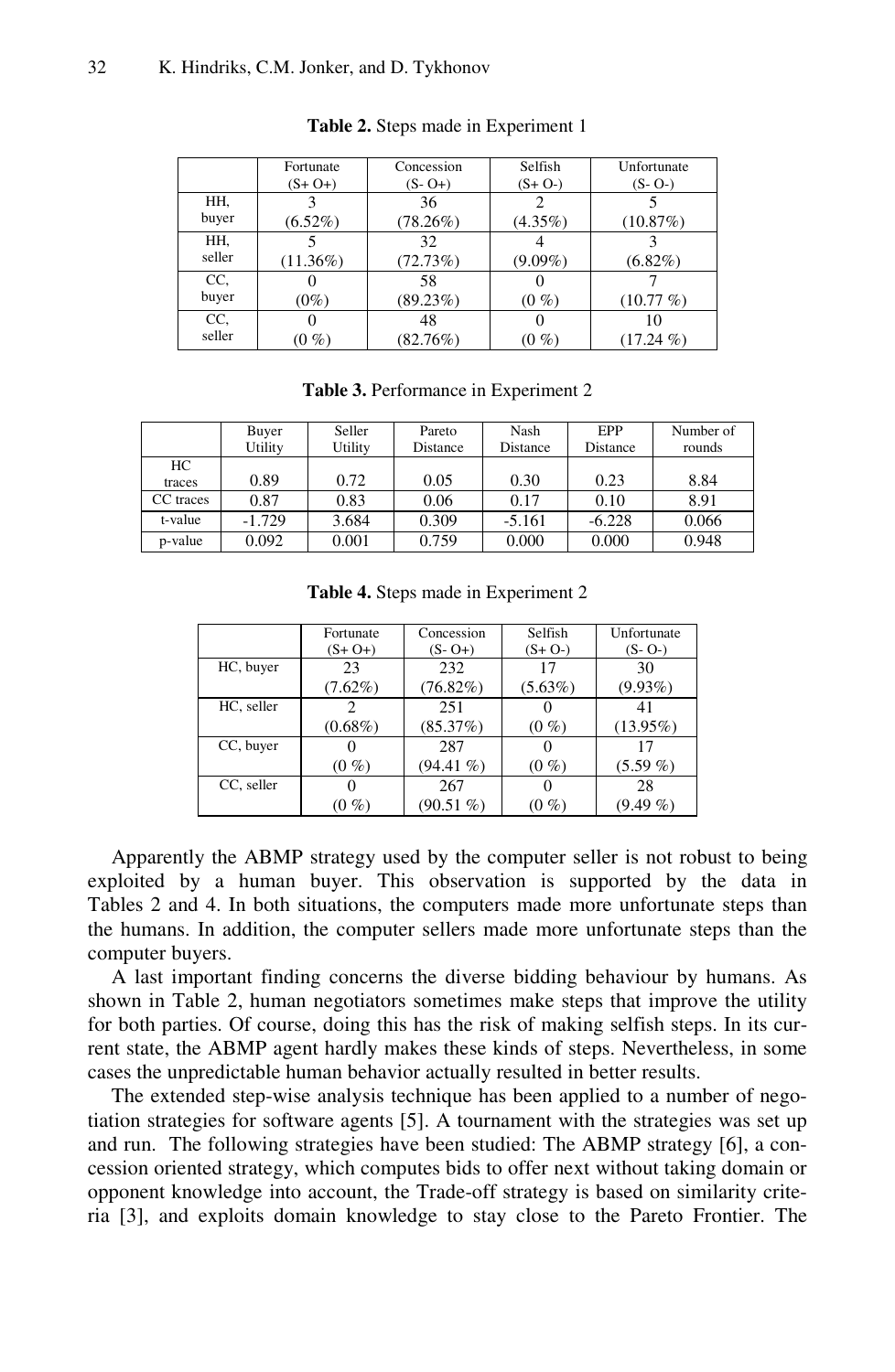Random Walker strategy serves as a "baseline" strategy. It randomly jumps through the negotiation space, and can be run with or without a break-off point.

A full analysis was made of the type of steps made on AMPO vs City domain [9]. Here we show some examples of negotiation dances typical for the negotiation strategies we selected for the tournament (see figure 2).



**Fig. 2.** Dynamics of negotiation process for: a) Random Walker (City) vs Trade-Off strategy (AMPO), b) Trade-Off (City) vs Trade-Off strategy (AMPO), c) Trade-Off (City) vs ABMP strategy (AMPO), d) Random Walker (City) vs ABMP strategy (AMPO)

The Trade-off strategy uses bids sent by its opponent to estimate what is the best possible trade-off between issues using similarity criteria. It assumes rationality of the opponent's strategy, which means that values of the issues in the opponent's bid represent its preferences. The Random-Walker strategy (fig. 2a), however, does not match this assumption and, as a result, the Trade-Off is rather strongly affected by it and performs multiple unfortunate steps.

Figure 1b shows that the Trade-Off strategy performs well against itself because both opponent's use the same assumption of rationality of the negotiation strategies. In addition, good predictability<sup>1</sup> of the issues produces only few unfortunate steps. Here unfortunate step is a result of a mismatch in the weights of the similarity functions and actual weights of the opponent's issues cause wrong trade-offs between issues and results in unfortunate steps.

ABMP strategy has very similar negotiation paths in all experiment due to its concession strategy and high dimensionality (10 issues) of the negotiation space. ABMP

j

<sup>1</sup> Here predictability of issue means that a distance function on the values of this issue can be easily defined using common sense knowledge. I.e., price issue has good predictability (\$10 is most likely to be closer to \$20 than to \$30) and color has poor predictability.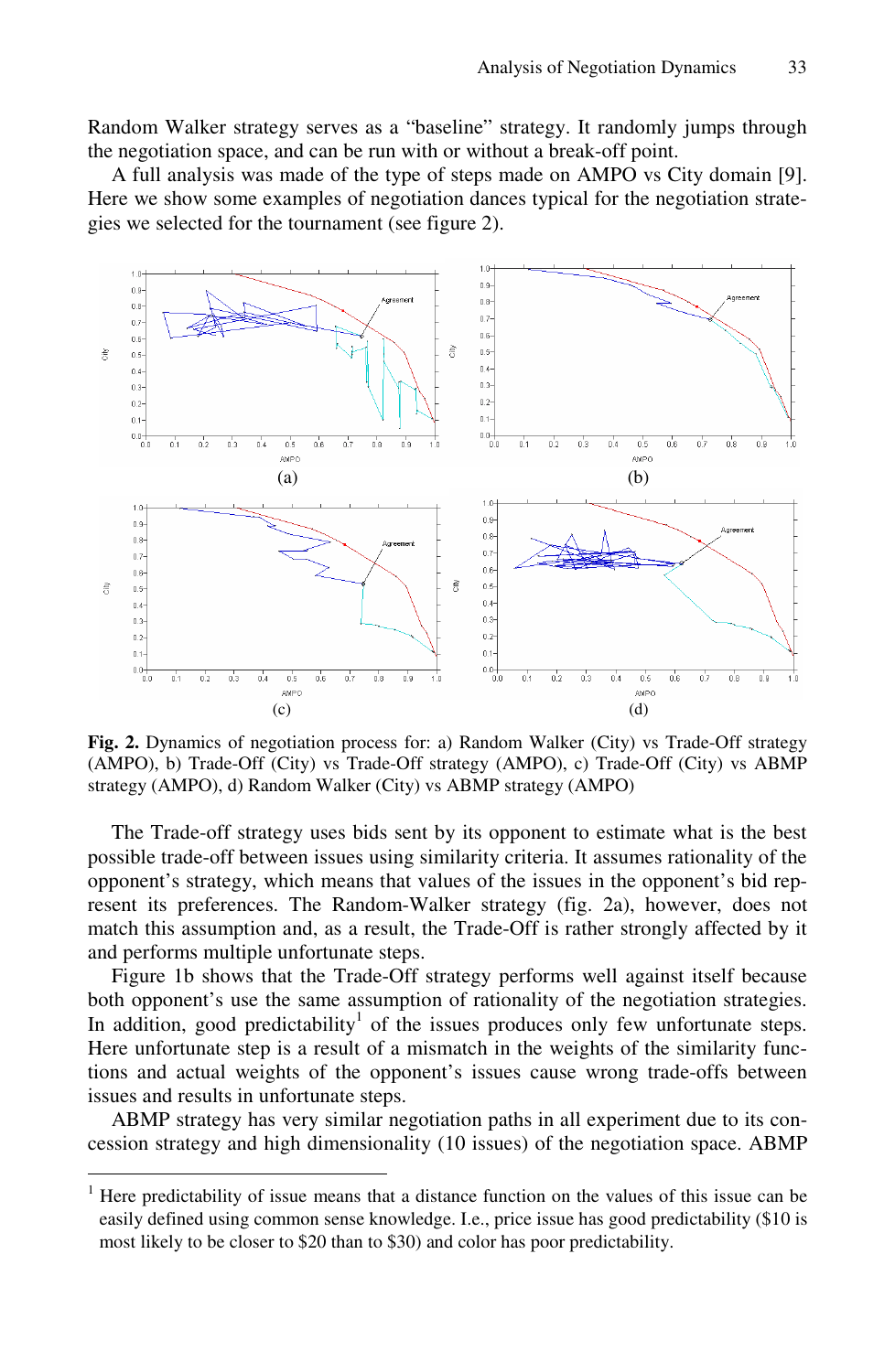strategy always concedes on every issue that prevents it from making unfortunate steps in case of strong mismatch in issues weights between opponents. From the other side, such concession algorithm does not allow trade-offs between issues and thus brings the bids further from the Pareto-frontier (see fig. 1c). This effect has an impact on the Trade-off strategy causing multiple unfortunate steps.

ABMP is not affected by the opponent's strategy because of its concession algorithm. However, it is essential for a negotiation strategy efficiency to be able to make trade-offs between issues that are unequally important for the opponents. Thus, such concession strategy pushes bids away from the Pareto-frontier.

## **4 Conclusion**

It is important to gain a better understanding of the negotiation dance, the exchange of offers between parties, in a more formal way. In order to do so a toolbox for analyzing this exchange needs to be developed. Such a toolbox, elements of which were outlined in this extended abstract, may provide a basis for relating and explaining the moves of negotiating parties to five key factors that shape the outcome of a bilateral negotiation with incomplete information: (i) knowledge about the negotiation domain (e.g. the market value of a product or service), (ii) one's own and one's opponent's preferences, (iii) process attributes (e.g. deadlines), (iv) the negotiation strategies, and (v) the negotiation protocol.

Many challenges remain for developing the toolbox envisaged. One important extension of the toolbox is to introduce *benchmark problems* for bilateral negotiation that can be used to evaluate automated negotiation systems. Additional experimental data is required to refine the concepts and to develop new concepts that need to be included in the toolbox. Also such data may provide insights into relating experimental results to the key factors identified above.

## **References**

- [1] Bosse, T., Jonker, C.M.: Human vs. Computer Behaviour in Multi-Issue Negotiation. In: Proceedings of the 1st International Workshop on Rational, Robust, and Secure Negotiations in Multi-Agent Systems, pp. 11–24. IEEE Computer Society Press, Los Alamitos (2005)
- [2] Faratin, P., Sierra, C., Jennings, N.R.: Negotiation Decision Functions for Autonomous Agents, Int. Journal of Robotics and Autonomous Systems 24(3-4), 159–182 (1998)
- [3] Faratin, P., Sierra, C., Jennings, N.: Using Similarity Criteria to Make Negotiation Trade-Offs. Journal of Artificial Intelligence 142(2), 205–237 (2003)
- [4] Fisher, R.R., Ury, W.L.: (and for the latest edition B. Patton), Getting to Yes: Negotiating Agreement Without Giving In. Penguin Books, 1981, 1992 (2003)
- [5] Hindriks, K.V., Jonker, C.M., Tykhonov, D.: Negotiation Dynamics: Analysis, Concession Tactics, and Outcomes, Submitted to: 2007 IEEE/WIC/ACM International Conference on Intelligent Agent Technology IAT (2007)
- [6] Jonker, C.M., Treur, J.: An Agent Architecture for Multi-Attribute Negotiation. In: Proc. of the 17th Int. Joint Conference on AI (IJCAI'01), pp. 1195–1201 (2001)